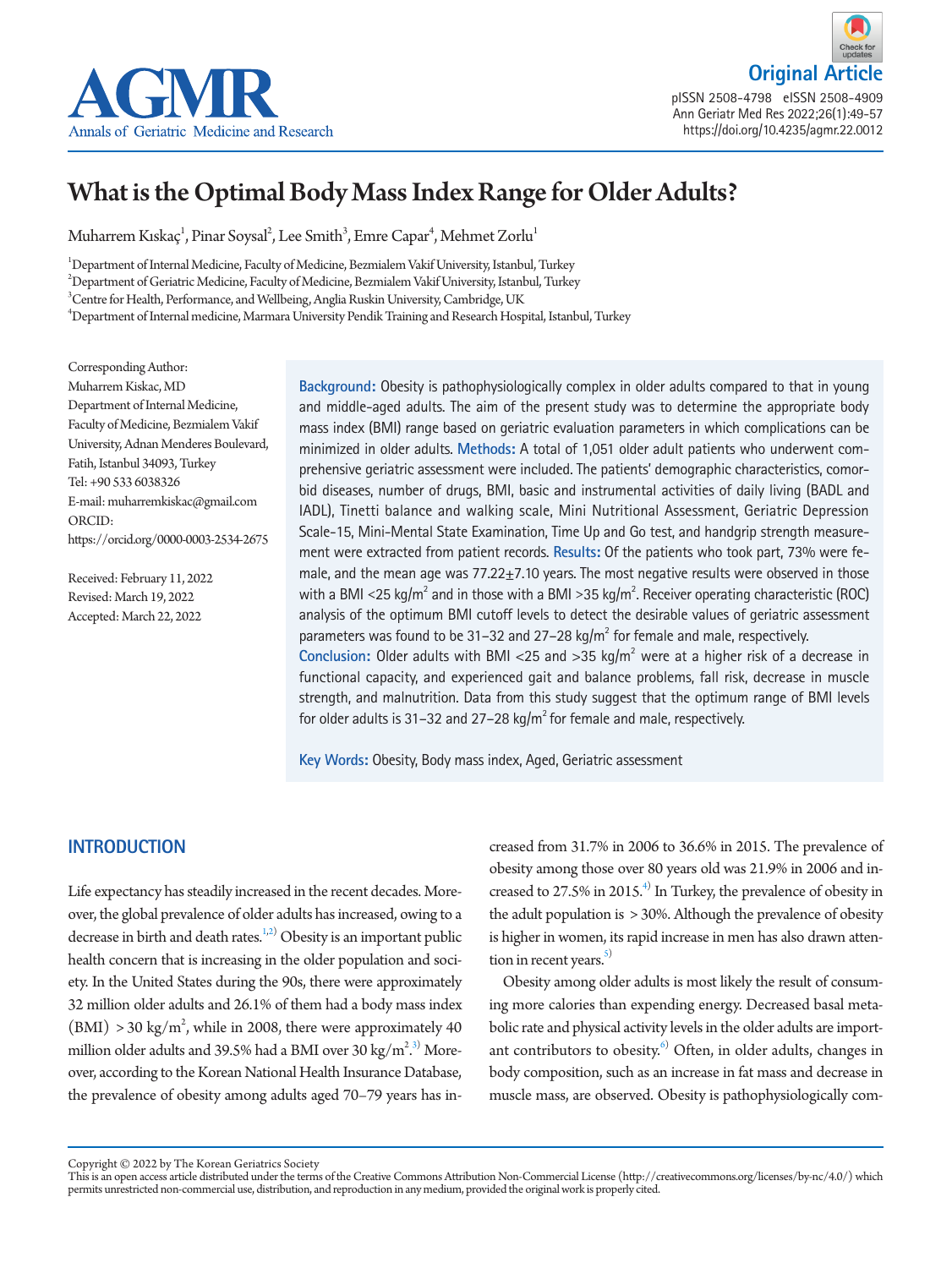plex in older adults compared to that in young and middle-aged adults. This complexity makes it difficult to identify obesity-related comorbidities and creates clinical uncertainty in terms of weight management.<sup>1)</sup> It should also be noted that some studies in older adults with cardiovascular disease, cancer, and stroke have found that overweight and obese patients have a lower risk of mortality. This situation is known as the obesity paradox.<sup>7[,8](#page-7-3))</sup> Therefore, it is not clear which BMI range is most beneficial for older adults in terms of outcomes, such as functionality, risk of falls, nutritional status, and strength. Although some studies have investigated associations between obesity or BMI and geriatric conditions, the present study is the first to examine associations between many geriatric assessment parameters, such as nutritional status, cognitive and functional status, gait and balance, and muscle strength and BMI groups, simultaneously.<sup>9)</sup>

The aim of the present study was to identify a suitable BMI range that can minimize negative clinical results in geriatric patients, based on geriatric evaluation parameters.

## **MATERIALS AND METHODS**

#### **Participants**

Data were utilized from 2,335 older adults who were admitted to a geriatric outpatient clinic in Turkey between January 2017 and November 2020. After obtaining ethics committee and institutional approval of Bezmialem Vakif University (No. 10/29) for the present study, the data were retrospectively analyzed. A total of 1,312 people with either a diagnosis of dementia or history of cerebrovascular disease, and those with missing data were excluded from the study. The final sample included  $1,051$  patients aged  $> 65$ years. Informed consent was obtained from all the participants included in the study.

#### **Comprehensive Geriatric Assessment**

Demographic information (patient age, sex, marital status, people whom they live with), height, weight, BMI, calf circumference measurements, number of drugs used, history of falls in the last year, Barthel basic daily living activities scale (BADL), Lawton instrumental daily living activities scale (IADL), Tinetti balance and gait scale, Mini Nutritional Assessment (MNA) test, Geriatric Depression Scale-15, Mini-Mental State Examination (MMSE), Time Up and Go test (TUG), and handgrip strength (HGS; three measurements were made from the dominant hand and the highest value was taken). According to these parameters, BADL (score  $\geq$ 91), IADL (score  $\geq$ 17), Tinetti total (score > 19), TUG ( < 13.5 s), MNA (score > 23.5), GDS (score < 5), MMSE (score  $\geq$  23), and HGS (female  $\geq$  16 kg, male  $\geq$  27 kg) were considered healthy.<sup>[10](#page-7-7)[-17\)](#page-7-8)</sup>

## **Evaluation of Weight Status**

BMI was defined as the person's weight in kilograms divided by the square of the person's height in meters  $\left({\rm kg/m}^2\right)$ . The World Health Organization (WHO) categorizes BMI for adults over the age of 20 years as follows: underweight,  $<$  18.5 kg/m<sup>2</sup>; normal weight, 18.5–24.9 kg/m<sup>2</sup>; pre-obesity, 25–29.9 kg/m<sup>2</sup>; stage 1 obesity, 30–34.9 kg/m<sup>2</sup>; stage 2 obesity, 35–39 kg/m<sup>2</sup>; and stage 3 obesity,  $> 40 \text{ kg/m}^2$ .<sup>[18\)](#page-7-9)</sup>

#### **Statistical Analysis**

IBM SPSS Statistics 22.0 program (IBM, Armonk, NY, USA) was used for statistical analysis. Descriptive statistics were used to assess the central tendency and distribution of the study variables (e.g., mean, standard deviation, median, and frequency). Skewness and kurtosis values were used together with the Shapiro-Wilk test to assess for normal distribution of the data. One-way ANOVA and Kruskal-Wallis tests were used to evaluate more than two normally and non-normally distributed variables, respectively. The chi-squared test was used to evaluate the relationships between the variables. The cutoff scores were assessed using the receiver operating characteristic (ROC) curve. Sensitivity and specificity were calculated for different BMI cutoff scores to detect the desirable cutoff values of BADL, IADL, MNA, Tinetti, TUG, MMSE, GDS, and HGS. After evaluating all BMI cutoff values, the optimum BMI values were determined according to the optimum sensitivity and specificity. The p-values for each area under the curve (AUC) from the ROC were determined. The results were evaluated using a 95% confidence interval, and significance was set at a level of  $p < 0.05$ .

# **RESULTS**

## **General Characteristics**

A total of 1,051 people, 768 female (73%) and 283 male (27%) were included in the study. The mean age of the participants was  $77.22 \pm 7.10$  years (range, 65–103 years), with the mean age for male and female being  $78.41 \pm 7.39$  and  $76.77 \pm 6.94$  years, respectively. There was a statistically significant difference in the ages of male and female ( $p = 0.002$ ).

The mean BMI of the sample was  $30.79 \pm 5.77$  kg/m<sup>2</sup> (range, 18.5–56) with the mean BMI being  $28.12 \pm 4.37$  kg/m<sup>2</sup> for male and  $31.71 \pm 5.92$  kg/m<sup>2</sup> for female. There was a significant difference in the BMIs of male and female  $(p < 0.001)$ . When female and male were evaluated separately, similar results were obtained. Moreover, when patients aged < 80 years were evaluated, BMI was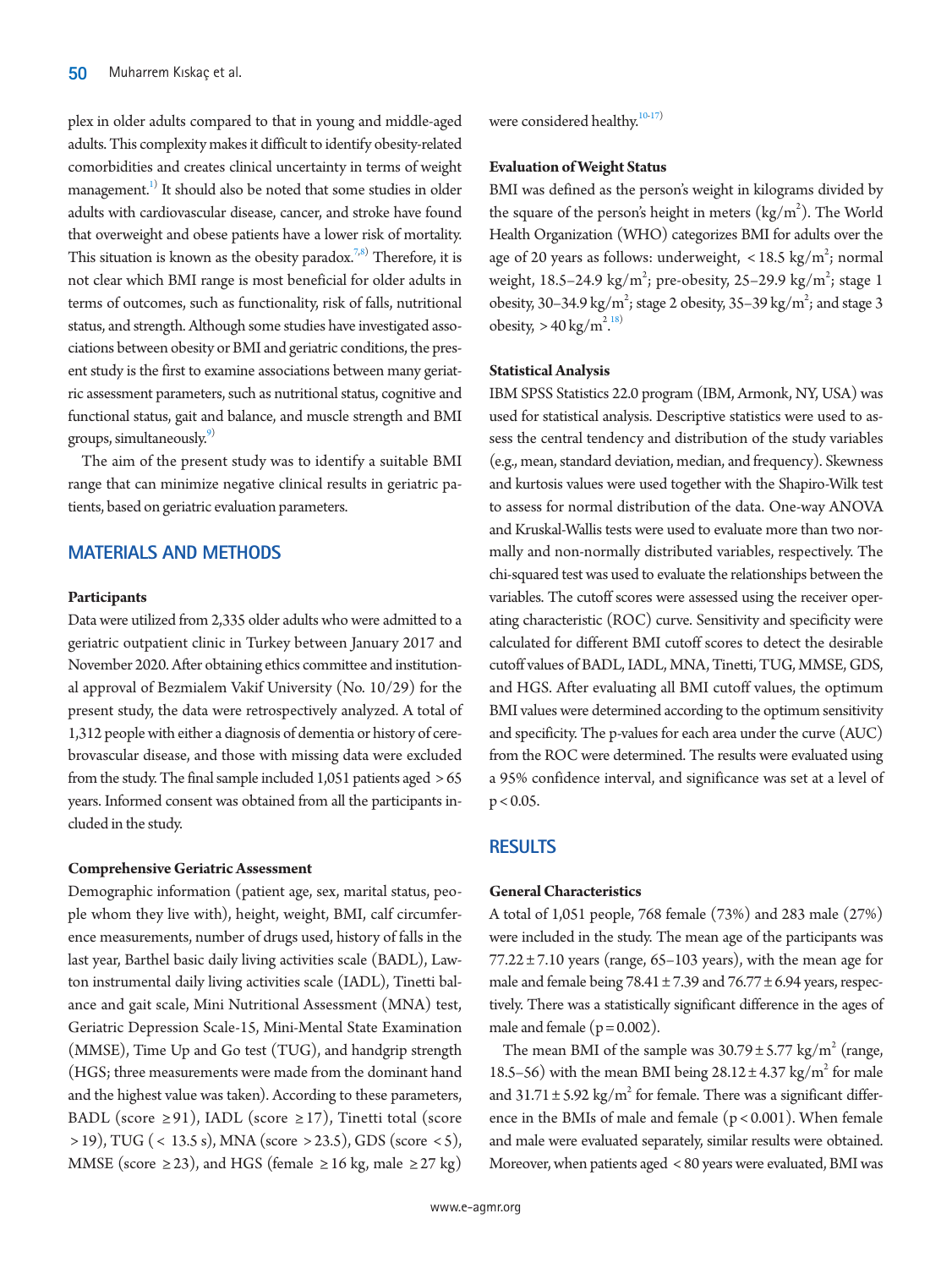thought to be independent of age. The general characteristics of both sexes are shown in Table 1.

The patients were divided into groups according to WHO BMI criteria—Group 1 (BMI 18.5–24.9), Group 2 (BMI 25–29.9), Group 3 (BMI 30–34.9), Group 4 (BMI 35–39.9), and Group 5 (BMI  $\geq$  40). A total of 181 (17.2%) patients were living alone, 544 (51.8%) with their spouses, 173 (16.4%) with their children, and 153 (14.6%) with someone else (caregiver, relative, etc.).

The mean number of drugs used was  $5.08 \pm 3.11$  (range, 0–15), with that being  $4.9 \pm 3.39$  for male and  $5.15 \pm 3.00$  for female, and there was no statistically significant difference between female and male ( $p = 0.261$ ). The number of drugs ( $5.51 \pm 3.13$ ) used by those who stated that they had fallen in the past year was significantly higher than that used by those who had no falls  $(4.86 \pm 3.06)$  ( $p = 0.003$ ).

# **Relationships between Geriatric Assessment Parameters and BMI Groups**

In the evaluation of the correlation between geriatric assessment parameters and BMI, a significant negative correlation was found between the Tinetti balance test and BMI. A significant positive correlation was observed between Tinetti walking, MNA, calf circumference, MMSE score, number of drugs used by individuals, and BMI (p < 0.05). [Fig. 1](#page-3-0) and [Table 2](#page-4-0) show the

<span id="page-2-0"></span>

| <b>Table 1.</b> General characteristics |
|-----------------------------------------|
|-----------------------------------------|

| Characteristic           | Female $(n = 768, 73%)$ | Male $(n = 283, 27%)$ |
|--------------------------|-------------------------|-----------------------|
| Age(y)                   | $76.77 \pm 6.94$        | $78.41 \pm 7.39$      |
| BMI (kg/m <sup>2</sup> ) | $31.71 \pm 5.92$        | $28.12 \pm 4.37$      |
| Hypertension $(\%)$      | 73                      | 58                    |
| $DM(\%)$                 | 36                      | 35                    |
| CAD (%)                  | 14                      | 27                    |
| $COPD(\%)$               | 12                      | 10                    |
| Heart failure (%)        | 6                       | 12                    |
| Barthel                  | $87.68 \pm 15.29$       | $87.80 \pm 18.41$     |
| Lawton                   | $17.19 \pm 5.91$        | $17.15 \pm 6.01$      |
| Tinetti total            | $23.77 \pm 6.37$        | $24.82 \pm 6.14$      |
| <b>MNA</b>               | $23.34 \pm 4.11$        | $24.36 \pm 4.73$      |
| GDS                      | $5.45 \pm 4.35$         | $3.25 \pm 3.89$       |
| <b>MMSE</b>              | $24.46 \pm 4.34$        | $25.41 \pm 3.90$      |
| <b>TUG</b>               | $15.00 \pm 9.10$        | $14.08 \pm 10.01$     |
| <b>HGS</b>               | $18.89 \pm 6.64$        | $29.41 \pm 9.14$      |

Values are presented as mean±standard deviation.

BMI, body mass index; DM, diabetes mellitus; CAD, coronary artery disease; COPD, chronic obstructive pulmonary disease; Barthel, Barthel basic daily living activities scale; Lawton, Lawton instrumental daily living activities scale; MNA, Mini-Nutritional Assessment; MMSE, Mini-Mental State Examination; HGS, handgrip strength; GDS, Geriatric Depression Scale; TUG, Timed Up and Go test.

associations between BMI groups and geriatric assessment parameters.

## **Determination of Optimum Cutoff Points**

ROC analysis for the optimum BMI in older women and men who were healthier according to the cutoff values of BADL, IADL, MNA, Tinetti, TUG, MMSE, GDS, and HGS are shown in [Table 3](#page-4-1). ROC analysis of the optimum BMI cutoff levels [\(Ta](#page-4-1)[ble 3](#page-4-1)) to detect the desirable values of these geriatric assessment parameters is shown in [Fig. 2.](#page-5-0) [Table 3](#page-4-1) and [Fig. 2](#page-5-0) complement each other in this regard. The optimum BMI values were  $31-32$  kg/m<sup>2</sup> for female and  $27-28$  kg/m<sup>2</sup> for male [\(Table 3](#page-4-1)).

When the relationship between chronic diseases and BMI groups was evaluated, hypertension, diabetes mellitus, and chronic obstructive pulmonary disease (COPD) were more prevalent in patients with a BMI  $\geq$  30 kg/m<sup>2</sup> than in those with a BMI < 30  $\text{kg/m}^2 \left( \text{p} < 0.05 \right)$  ([Supplementary Table S1\)](#page-6-1).

# **DISCUSSION**

Obesity is an important public health issue that is increasing among the older adult population as well as in the society. In the present study, 503 patients (54.6%) had a BMI  $>$  30 kg/m<sup>2</sup>. Several studies have shown that the prevalence of hypertension, metabolic syndrome, coronary heart disease, obstructive sleep apnea syndrome, and osteoarthritis increases with increasing obesity in geriatric patients and that patients require more surgical interven-tion.<sup>19[-21](#page-7-11)</sup>) A significant difference was found between BMI groups in terms of hypertension, diabetes mellitus, and COPD prevalence in the present study as was seen in previous studies. It was observed that the frequency of these diseases increased significantly, especially when BMI was  $> 35 \text{ kg/m}^2$ . There were no significant differences between the groups in terms of the frequency of coronary artery disease and heart failure.

Galanos et al.<sup>[22](#page-7-12))</sup> observed a J-shaped relationship between BMI and decreased muscle strength in older individuals aged 65–85 years. Weakness was found to increase in both low and high BMI values for both sexes. Obesity is a potential risk factor for undesirable surgical outcomes in older adults. Surgical complications associated with obesity include poor wound healing, risk of infection, increased operative time, and breathing difficulties.<sup>23)</sup> However, some studies have shown that 30-day postoperative mortality reduced or long-term survival improved in those who are generally overweight or have milder levels of obesity, thus supporting the obesity paradox hypothesis. $\frac{8}{3}$ 

In the present study, a significant positive correlation was found between the number of drugs used and BMI. Moreover, a signifi-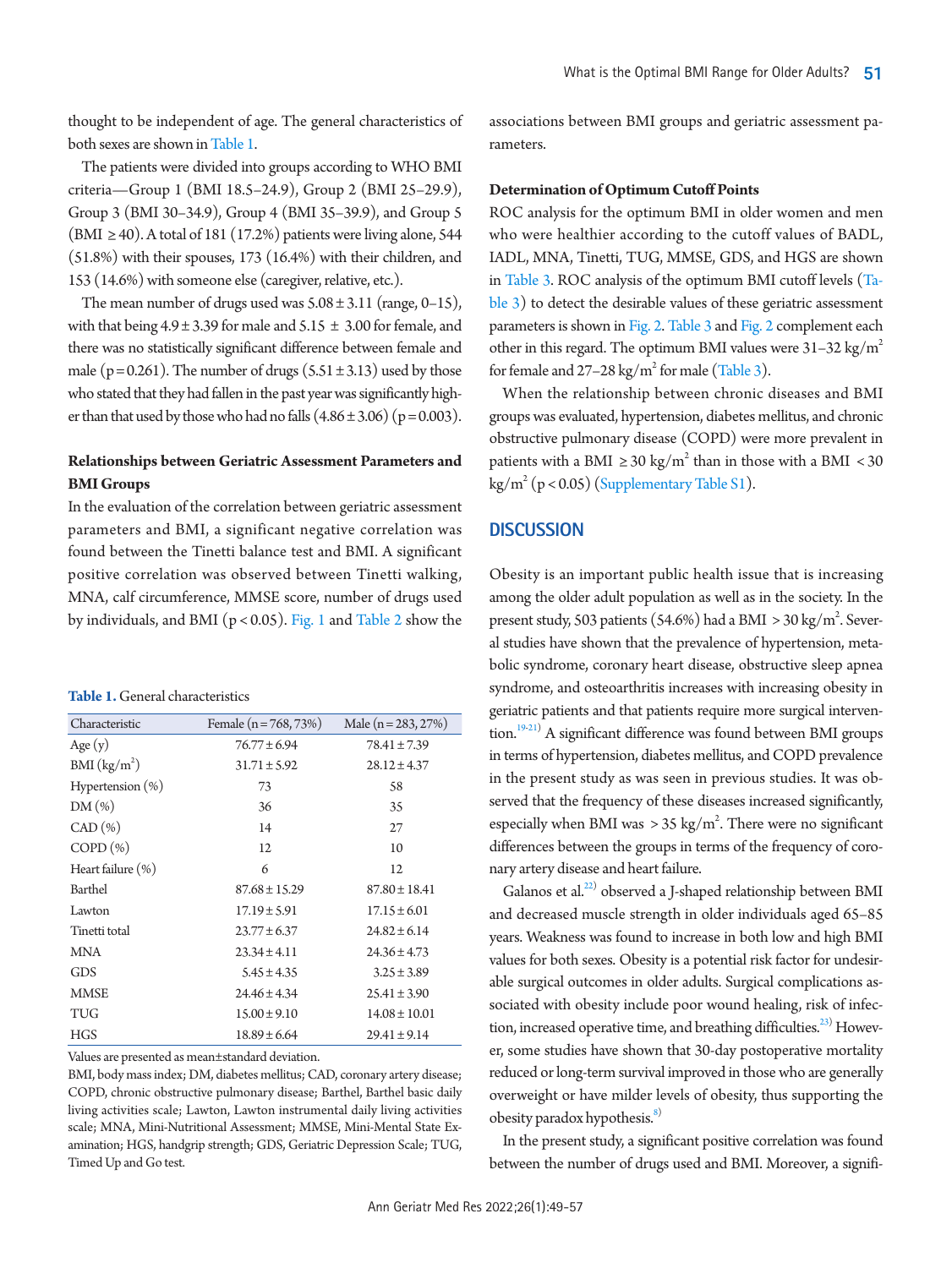<span id="page-3-0"></span>

**Fig. 1.** Evaluation of the relationship between geriatric assessment parameters and BMI groups. BMI, body mass index; Barthel scale, Barthel basic daily living activities scale; Lawton scale, Lawton instrumental daily living activities scale; MNA, Mini-Nutritional Assessment; GDS, Geriatric Depression Scale; MMSE, Mini-Mental State Examination; TUG, Timed Up and Go test; HGS, handgrip strength. Group 1 (BMI 18.5–24.9), Group 2 (BMI 25–29.9), Group 3 (BMI 30–34.9), Group 4 (BMI 35– 39.9), and Group 5 (BMI ≥40).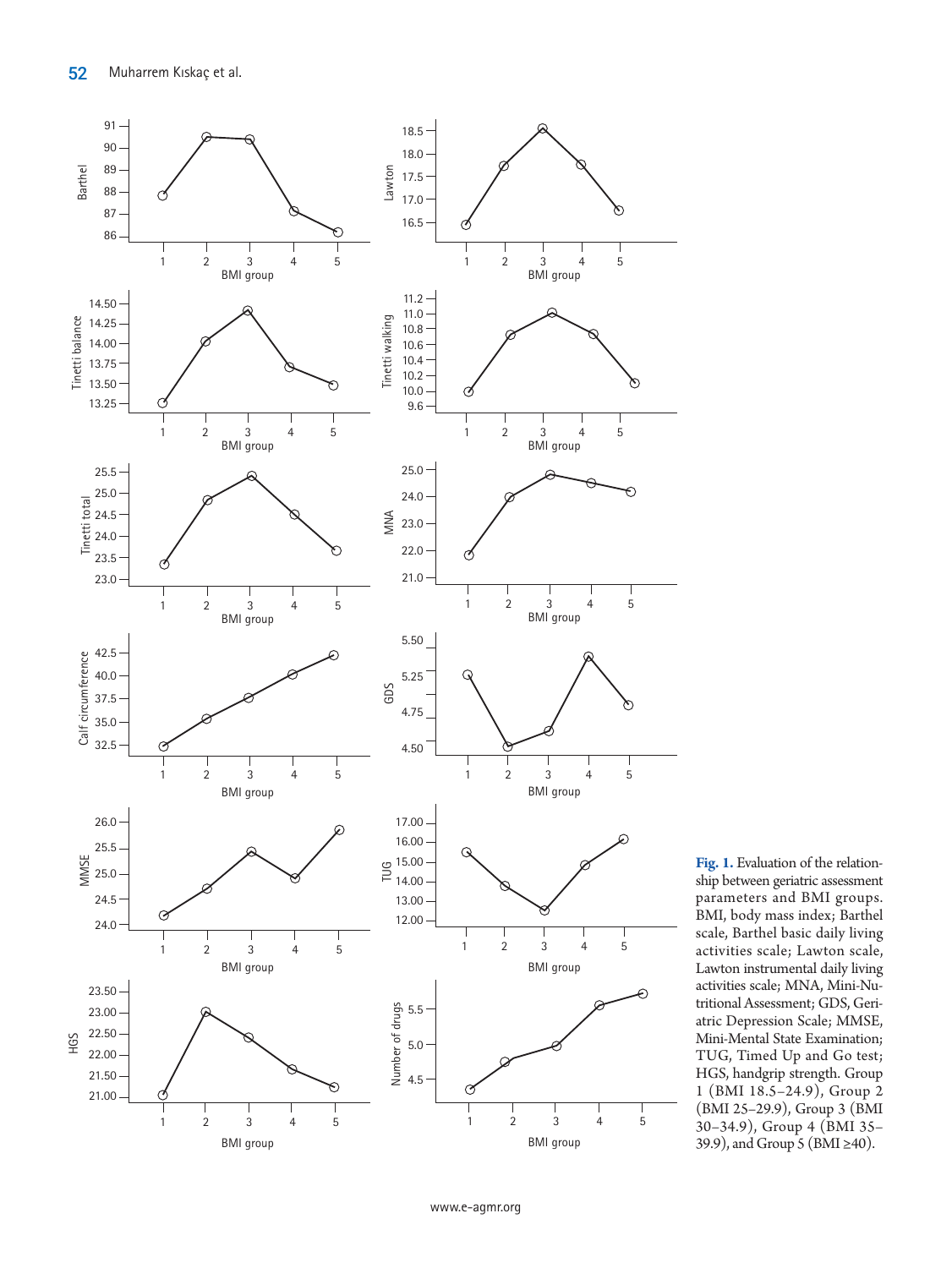|                          |                   |                   |                                      | Group 1 (BMI < 24.9) Group 2 (BMI 25-29.9) Group 3 (BMI 30-34.9) Group 4 (BMI 35-39.9) Group 5 (BMI > 40) p-value |                   |       |
|--------------------------|-------------------|-------------------|--------------------------------------|-------------------------------------------------------------------------------------------------------------------|-------------------|-------|
| Number of subjects       | 163               | 298               | 320                                  | 182                                                                                                               | 88                |       |
| Age(y)                   | $79.12 \pm 7.26$  | $78.27 \pm 6.75$  | $75.26 \pm 6.70$                     | $75.22 \pm 6.59$                                                                                                  | $74.20 \pm 6.89$  | 0.003 |
| Sex, female $(\%)$       | 61%               | 65%               | 80%                                  | 91%                                                                                                               | 95%               | 0.001 |
| BMI (kg/m <sup>2</sup> ) | $22.81 \pm 1.85$  | $27.63 \pm 1.39$  | $36.77 \pm 1.29$<br>$32.32 \pm 1.36$ |                                                                                                                   | $43.45 \pm 4.17$  | 0.001 |
| Barthel                  | $87.91 \pm 18.47$ | $90.52 \pm 11.94$ | $90.40 \pm 12.61$                    | $87.14 \pm 13.41$                                                                                                 | $86.20 \pm 12.73$ | 0.005 |
| Lawton                   | $16.45 \pm 6.53$  | $17.73 \pm 5.20$  | $18.55 \pm 5.03$                     | $17.76 \pm 5.38$                                                                                                  | $16.72 \pm 5.62$  | 0.009 |
| Tinetti balance          | $13.25 \pm 4.27$  | $14.03 \pm 3.30$  | $14.43 \pm 3.09$                     | $13.71 \pm 3.62$                                                                                                  | $13.48 \pm 3.76$  | 0.016 |
| Tinetti walking          | $9.99 \pm 3.25$   | $10.73 \pm 2.46$  | $11.01 \pm 2.38$                     | $10.73 \pm 2.28$                                                                                                  | $10.09 \pm 2.84$  | 0.002 |
| Tinetti total            | $23.34 \pm 6.85$  | $24.85 \pm 5.23$  | $25.43 \pm 5.11$                     | $24.52 \pm 5.43$                                                                                                  | $23.65 \pm 6.20$  | 0.004 |
| <b>MNA</b>               | $21.82 \pm 5.17$  | $23.91 \pm 3.72$  | $24.83 \pm 3.53$                     | $24.50 \pm 3.15$                                                                                                  | $24.16 \pm 2.95$  | 0.001 |
| Calf circumference (cm)  | $32.37 \pm 2.86$  | $35.33 \pm 3.10$  | $37.66 \pm 3.57$                     | $40.20 \pm 3.72$                                                                                                  | $42.28 \pm 3.32$  | 0.001 |
| <b>GDS</b>               | $5.22 \pm 4.61$   | $4.44 \pm 4.28$   | $4.60 \pm 4.14$                      | $5.41 \pm 4.23$                                                                                                   | $4.88 \pm 4.22$   | 0.156 |
| <b>MMSE</b>              | $24.17 \pm 4.08$  | $24.69 \pm 4.01$  | $25.45 \pm 3.23$                     | $24.91 \pm 4.23$                                                                                                  | $25.89 \pm 3.32$  | 0.005 |
| <b>TUG</b>               | $15.55 \pm 10.66$ | $13.78 \pm 7.37$  | $12.52 \pm 6.58$                     | $14.79 \pm 8.96$                                                                                                  | $16.18 \pm 10.98$ | 0.001 |
| <b>HGS</b>               | $21.03 \pm 9.25$  | $23.03 \pm 8.91$  | $22.42 \pm 8.66$                     | $21.67 \pm 8.53$                                                                                                  | $22.41 \pm 8.66$  | 0.229 |
| Number of drugs          | $4.35 \pm 3.12$   | $4.81 \pm 3.22$   | $4.98 \pm 2.94$                      | $5.56 \pm 2.86$                                                                                                   | $5.73 \pm 3.25$   | 0.005 |
|                          |                   |                   |                                      |                                                                                                                   |                   |       |

<span id="page-4-0"></span>**Table 2.** Evaluation of the relationship between geriatric assessment parameters and BMI groups

Values are presented as mean±standard deviation.

BMI, body mass index; Barthel scale, Barthel basic daily living activities scale; Lawton scale, Lawton instrumental daily living activities scale; MNA, Mini-Nutritional Assessment; GDS, Geriatric Depression Scale; MMSE, Mini-Mental State Examination; TUG, Timed Up and Go test; HGS, handgrip strength.

<span id="page-4-1"></span>

|  |  |  |  | <b>Table 3.</b> Evaluation of cutoff values of BMI with ROC analysis |  |  |  |
|--|--|--|--|----------------------------------------------------------------------|--|--|--|
|--|--|--|--|----------------------------------------------------------------------|--|--|--|

|                                                 | Female group           |                   |       |                                 | Male group |                        |                                |       |       |             |
|-------------------------------------------------|------------------------|-------------------|-------|---------------------------------|------------|------------------------|--------------------------------|-------|-------|-------------|
|                                                 | AUC (95%)              | <b>BMI</b> Cutoff |       | p-value Sens $(\%)$ Spec $(\%)$ |            | AUC (95%)              | BMI Cutoff p-value Sens $(\%)$ |       |       | $Spec (\%)$ |
| Barthel (score $\geq 91$ )                      | $0.576(0.533 - 0.619)$ | 31.56             | 0.002 | 0.564                           | 0.562      | $0.540(0.461 - 0.619)$ | 27.81                          | 0.305 | 0.545 | 0.540       |
| Lawton (score $\geq$ 17)                        | $0.552(0.503 - 0.601)$ | 31.24             | 0.020 | 0.554                           | 0.555      | $0.533(0.450 - 0.616)$ | 27.45                          | 0.431 | 0.521 | 0.522       |
| Tinetti total (score > 19) $0.560(0.497-0.622)$ |                        | 31.20             | 0.035 | 0.553                           | 0.543      | $0.635(0.502 - 0.769)$ | 27.10                          | 0.030 | 0.594 | 0.604       |
| $MNA$ (score > 23.5)                            | $0.648(0.604 - 0.693)$ | 31.21             | 0.001 | 0.615                           | 0.616      | $0.646(0.561 - 0.731)$ | 27.12                          | 0.002 | 0.585 | 0.586       |
| GDS (score $\lt 5$ )                            | $0.488(0.444 - 0.532)$ | 31.56             | 0.588 | 0.478                           | 0.476      | $0.556(0.471 - 0.642)$ | 27.37                          | 0.186 | 0.540 | 0.547       |
| MMSE (score $\geq$ 23)                          | $0.589(0.536 - 0.643)$ | 31.21             | 0.002 | 0.549                           | 0.544      | $0.613(0.518 - 0.707)$ | 27.10                          | 0.030 | 0.593 | 0.595       |
| TUG ( < 13.5 s)                                 | $0.525(0.479 - 0.572)$ | 31.32             | 0.274 | 0.533                           | 0.529      | $0.522(0.439 - 0.605)$ | 27.45                          | 0.596 | 0.524 | 0.529       |
| HGS (female, $\geq 16 \text{ kg}$ )             | $0.610(0.563 - 0.657)$ | 31.20             | 0.001 | 0.575                           | 0.527      | $0.579(0.664 - 0.787)$ | 27.37                          | 0.040 | 0.575 | 0.587       |

BMI, body mass index; ROC, receiver operating characteristic; AUC, area under the curve; Sens, sensitivity; Spec, specificity; Barthel, Barthel basic daily living activities scale; Lawton, Lawton instrumental daily living activities scale; MNA, Mini-Nutritional Assessment; GDS, Geriatric Depression Scale; MMSE, Mini-Mental State Examination; TUG, Timed Up and Go test; HGS, handgrip strength.

cant difference was observed between the BMI groups in terms of the number of drugs used. It has previously been found that those individuals with a BMI  $>$  35 kg/m<sup>2</sup> consume the highest number of drugs. This may be because hypertension, diabetes mellitus, and COPD are more common in those with BMI  $>$  30 kg/m<sup>2</sup>, and the accumulation of drugs used to treat each individual's condition increases the total number of drugs taken.

The present study showed that there was a significant difference between the BMI groups in terms of Tinetti balance, gait scale (total), and TUG test and the worst results were seen in the BMI range of 25 and  $>$  35 kg/m<sup>2</sup>, for both tests. Although there was no difference between the BMI groups in terms of HGS, the worst results were in this BMI range, similar to the Tinetti total score and TUG duration, which are predictive of fall risk and sarcopenia.<sup>[24](#page-7-14))</sup> Falsarella et al. $^{25)}$  $^{25)}$  $^{25)}$  evaluated the effect of muscle mass on the functionality of 99 older women and observed that decreased muscle mass was associated with walking speed and poor physical performance on TUG tests. Leyk et al. $^{26)}$  found that HGS is highly correlated with lean body tissue. Studies have shown that BMI is weakly correlated with HGS. The weakness of this relationship is that BMI is not an indicator of lean body tissues in individuals. $^{27}$  $^{27}$  $^{27}$ As a result of the decrease in HGS, recovery after illness or surgery is delayed and physical function loss occurs. Indeed, there are publications showing a relationship between muscle strength and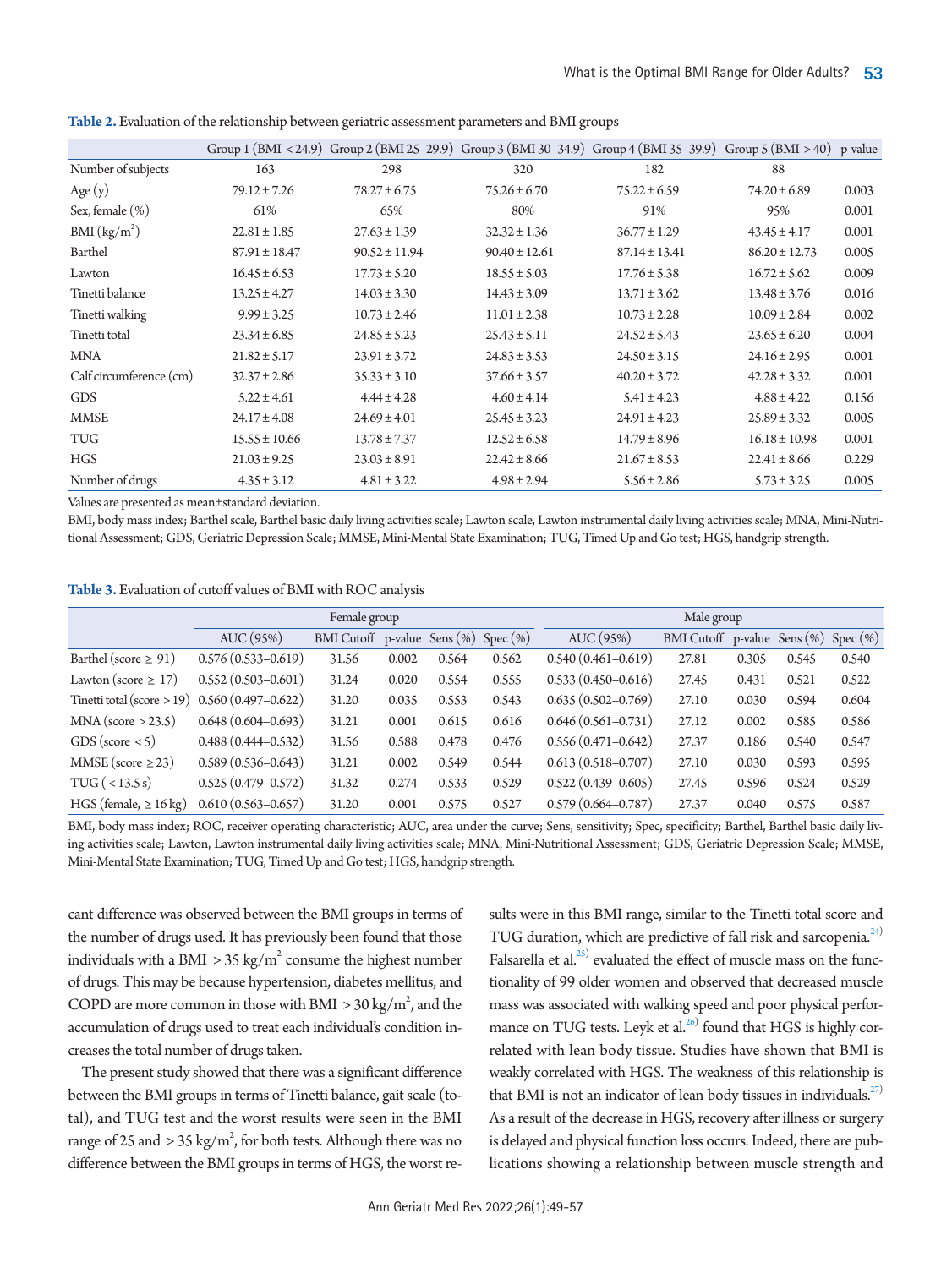<span id="page-5-0"></span>

**Fig. 2.** ROC analysis of BMI cutoff levels to detect the desirable values of geriatric assessment parameters. ROC, receiver operating characteristic; BMI, body mass index; Barthel, Barthel basic daily living activities scale; Lawton, Lawton instrumental daily living activities scale; MNA, Mini-Nutritional Assessment; GDS, Geriatric Depression Scale; MMSE, Mini-Mental State Examination; TUG, Timed Up and Go test; HGS, handgrip strength.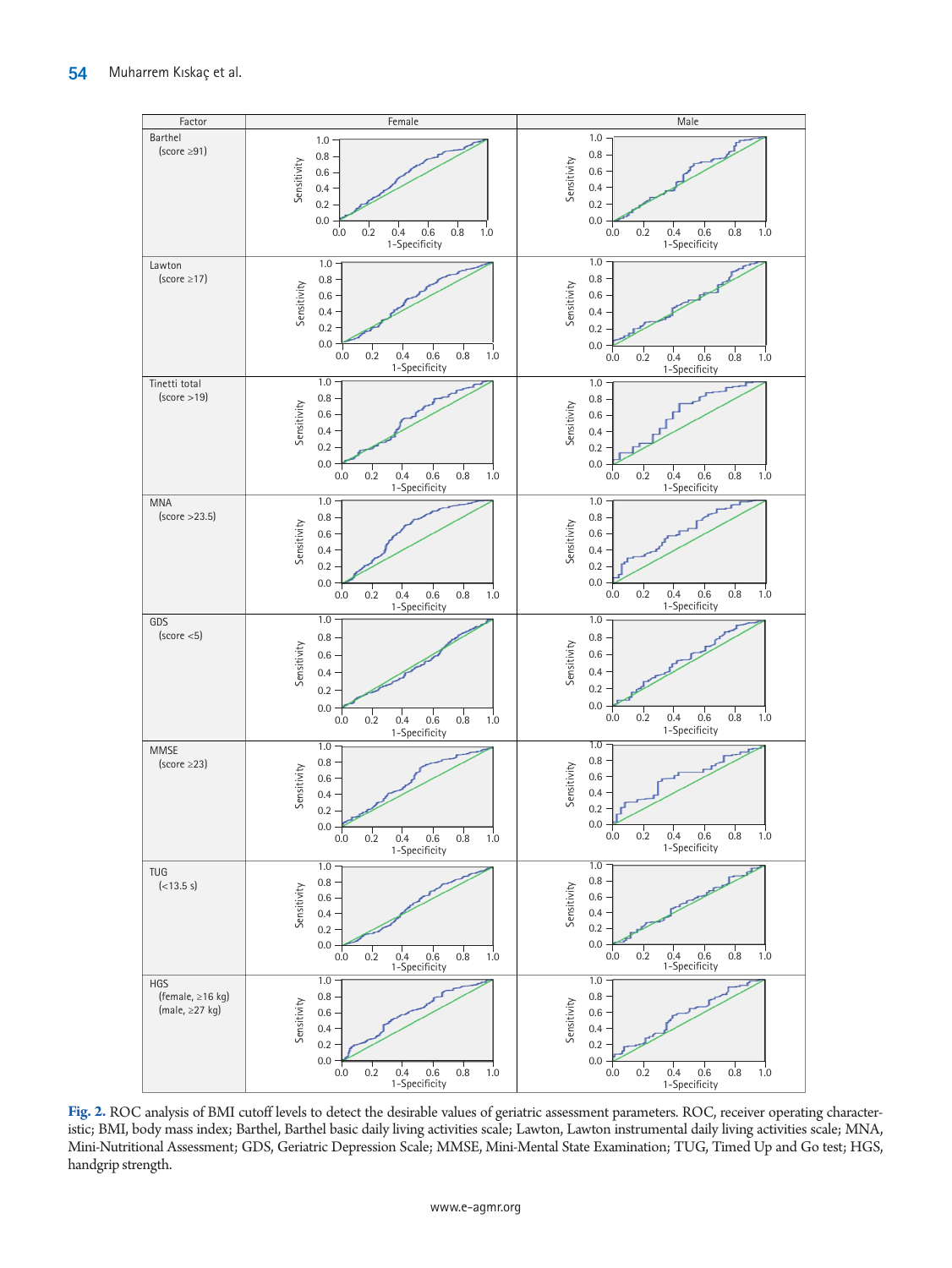acute and chronic diseases.<sup>[28](#page-7-18),[29](#page-7-19))</sup> In our study, similar parameters (TUG, Tinetti, muscle strength) increased the fall risk among individuals with a BMI  $\langle 25 \text{ kg/m}^2$ , which is considered a normal BMI. This suggests that ideal BMI values in older individuals may differ from those in the normal population. However, the risk of sarcopenic obesity increases with BMI values  $>35$  kg/m $^2$  and especially  $> 40 \text{ kg/m}^2$ , and the risk of falling increases and functional capacity decreases in this group of older individuals. Thirty percent of people aged 65 years and over fall each year, and this rate increases to approximately 40% for people aged 85 years and over.<sup>30)</sup> Various degrees of injuries occur in 12%–40% of older individuals who experience a fall and 20% require medical assistance.<sup>31)</sup> In the present study, the relationship between the BMI groups and the Barthel scale, which shows functional capacity, and the Lawton scale, was evaluated. A significant difference was found between the BMI groups in terms of the Barthel and Lawton scale scores. In both scales, it was determined that the scale scores for BMI < 25 kg/m $^2$  and BMI  $>$  35 kg/m $^2$  were lower, thus their functional capacities were lower. Therefore, it seems ideal for the older adults to have a BMI of 25–35 kg/m $^{\rm 2}$  to maintain their functionality and reduce the risk of falling.

When we evaluated BMI with respect to MNA, a significant difference was found between the groups. When we examined the BMI groups, the best MNA results were in the range of BMI 30– 35 kg/m<sup>2</sup>, and the MNA score tended to decrease gradually in individuals with a BMI  $>$  35 kg/m<sup>2</sup>. Our results showed that malnutrition, which is one of the most important causes of mortality and morbidity in the older, should be considered not only in individuals with low BMI but also in those with obesity. $32,33)$  $32,33)$  $32,33)$ 

Additionally, a strong positive correlation was found between calf circumference and BMI. Studies have found that calf circumference is correlated with other nutritional anthropometric mea-surements, including BMI, free fat mass, and mobility.<sup>[34](#page-8-1))</sup> The linear correlation curve showing the relationship between BMI and calf circumference, and especially the tendency of TUG to be increased for BMI of 30  $\text{kg/m}^2$ , indicates that sarcopenic obesity should not be overlooked when using a 31-cm cutoff for calf cir-cumference screening for sarcopenia.<sup>[34](#page-8-1))</sup>

The present study also showed a significant positive correlation between BMI and MMSE score. The MMSE is a useful and standardized test that is frequently used in clinical practice for the detection of cognitive disorders, monitoring the stage of dementia and response to treatment, and epidemiological studies of dementia. $^{35)}$  In a meta-analysis by Beydoun et al., $^{36)}$  $^{36)}$  $^{36)}$  the existence of a U-shaped relationship between BMI and dementia was demonstrated, and both obesity and underweight were associated with an increased risk of dementia. The reason for the difference in the present study may be exclusion of patients with dementia and previous cerebrovascular disease.

The findings of this study must be interpreted considering these limitations. One limitation is the possible selection bias due to the retrospective design of the study. Another limitation is the cross-sectional study design; thus, causal relationships could not be determined. Next, the metabolic syndrome was not evaluated, and only BMI measurements were used to investigate its relationship with geriatric conditions. Finally, there are no mortality data to determine the optimum cutoff BMI values in older patients; therefore, this study investigated the relationship between current geriatric assessment parameters and BMI. The strengths of the present study include large sample size and simultaneous evaluation of multiple geriatric parameters.

In conclusion, the present study suggests that the ideal BMI ranges for young and middle-aged individuals are not ideal for older patients; especially, older individuals with BMI values < 25 and  $>$  35 kg/m<sup>2</sup> have a higher risk of decreased functional capacity, balance, walking, mobilization disorders, fall risk, reduction in muscle strength, and malnutrition. Therefore, a BMI between 25 and 35  $\text{kg/m}^2$  may be optimal for health in the older population. Data from this study suggest that the optimum BMI range is 31–32 kg/m<sup>2</sup> for female and 27–28 kg/m<sup>2</sup> for male. With broader studies on this subject, the ideal BMI range for older people can be determined.

# **ACKNOWLEDGMENTS**

## **CONFLICT OF INTEREST**

The researchers claim no conflicts of interest.

#### **FUNDING**

None.

## **AUTHOR CONTRIBUTION**

Conceptualization, PS, MK; Data curation, PS, MK; Methodology, MK; Supervision, LS, EC; Writing-original draft, MK; Writing-review & editing, PS, LS, EC, MZ.

# <span id="page-6-1"></span>**SUPPLEMENTARY MATERIALS**

Supplementary materials can be found via [https://doi.org/10.](https://doi.org/10.4235/agmr.22.0012) [4235/agmr.22.0012](https://doi.org/10.4235/agmr.22.0012).

## **REFERENCES**

<span id="page-6-0"></span>1. [Kim TN. Elderly obesity: is it harmful or beneficial? J Obes Me-](https://doi.org/10.7570/jomes.2018.27.2.84)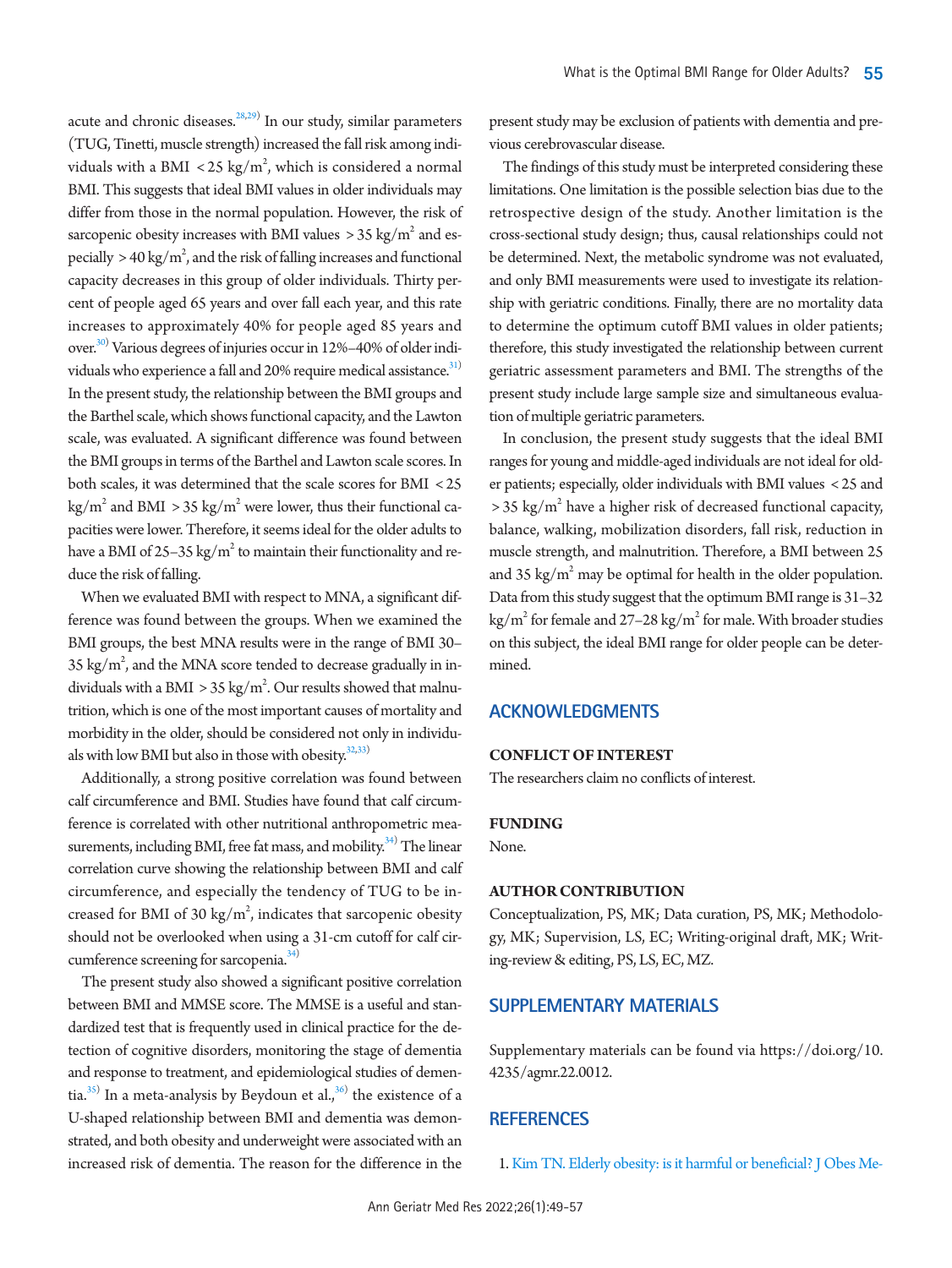# [tab Syndr 2018;27:84-92.](https://doi.org/10.7570/jomes.2018.27.2.84)

- <span id="page-7-0"></span>2. Bolubasi S. SSosyal yardima başvuran yaşlilarin sosyoekonomik ve sosyokültürel özellikleri: karşilaştirmali bir çalişma. tezli yüksek lisans [Socioeconomic and sociocultural characteristics of elderly people applying for social assistance: a comparative study] [thesis]. Izmir, Turkey: Ege University; 2018.
- <span id="page-7-1"></span>3. [Flegal KM, Carroll MD, Kuczmarski RJ, Johnson CL. Over](https://doi.org/10.1038/sj.ijo.0800541)[weight and obesity in the United States: prevalence and trends,](https://doi.org/10.1038/sj.ijo.0800541)  [1960-1994. Int J Obes Relat Metab Disord 1998;22:39-47.](https://doi.org/10.1038/sj.ijo.0800541)
- <span id="page-7-2"></span>[4. Seo MH, Kim YH, Han K, Jung JH, Park YG, Lee SS, et al. Prev](https://www.ncbi.nlm.nih.gov/pubmed/31089540)[alence of obesity and incidence of obesity-related comorbidities](https://www.ncbi.nlm.nih.gov/pubmed/31089540)  [in Koreans based on National Health Insurance Service Health](https://www.ncbi.nlm.nih.gov/pubmed/31089540)  [Checkup Data 2006-2015. J Obes Metab Synd](https://www.ncbi.nlm.nih.gov/pubmed/31089540)r 2018;27:46-52.
- <span id="page-7-3"></span>5. Turkish Endocrine and Metabolism Society. Obezite tanı ve tedavi kılavuzu [Obesity diagnosis and treatment guide]. Ankara, Turkey: Turkish Endocrine and Metabolism Society; 2014.
- <span id="page-7-4"></span>[6. Bolubasi S. Yaşlı Obezlerde Egzersiz Yaklaşımı ve Etkileri \[E](https://doi.org/10.25048/tudod.689751)xercise approach and its effects in elderly obese people]. Turk J Diab Obes 2020;1:54-9.
- <span id="page-7-5"></span>[7. Carbone S, Canada JM, Billingsley HE, Siddiqui MS, Elagizi A,](https://doi.org/10.2147/vhrm.s168946)  [Lavie CJ. Obesity paradox in cardiovascular disease: where do](https://doi.org/10.2147/vhrm.s168946)  [we stand? Vasc Health Risk Manag 2019;15:89-100.](https://doi.org/10.2147/vhrm.s168946)
- 8. [Quante M, Dietrich A, ElKhal A, Tullius SG. Obesity-related](https://doi.org/10.1038/ijo.2015.21)  [immune responses and their impact on surgical outcomes. Int J](https://doi.org/10.1038/ijo.2015.21)  [Obes \(Lond\) 2015;39:877-83.](https://doi.org/10.1038/ijo.2015.21)
- <span id="page-7-6"></span>[9. Naruishi K, Yumoto H, Kido JI. Clinical effects of low body mass](https://doi.org/10.1016/j.exger.2018.05.017)  [index on geriatric status in elderly patients. Exp Gerontol 2018;](https://doi.org/10.1016/j.exger.2018.05.017) [110:86-91.](https://doi.org/10.1016/j.exger.2018.05.017)
- <span id="page-7-7"></span>1[0. Soysal P, Ates Bulut E, Yavuz I, Isik AT. Decreased basal metabol](https://doi.org/10.1016/j.jamda.2018.07.001)[ic rate can be an objective marker for sarcopenia and frailty in](https://doi.org/10.1016/j.jamda.2018.07.001)  [older males. J Am Med Dir Assoc 2019;20:58-63.](https://doi.org/10.1016/j.jamda.2018.07.001)
- 11. [Unutmaz GD, Soysal P, Tuven B, Isik AT. Costs of medication in](https://doi.org/10.2147/cia.s159966)  [older patients: before and after comprehensive geriatric assess](https://doi.org/10.2147/cia.s159966)[ment. Clin Interv Aging 2018;13:607-13.](https://doi.org/10.2147/cia.s159966)
- 12. [Kucukdeveci AA, Yavuzer G, Tennant A, Suldur N, Sonel B, Ara](https://doi.org/10.1080/003655000750045604)[sil T. Adaptation of the modified Barthel Index for use in physical](https://doi.org/10.1080/003655000750045604)  [medicine and rehabilitation in Turkey. Scand J Rehabil Med](https://doi.org/10.1080/003655000750045604)  [2000;32:87-92.](https://doi.org/10.1080/003655000750045604)
- 1[3. Shelkey M, Wallace M. Katz index of independence in activities](https://doi.org/10.3928/0098-9134-19990301-05)  [of daily living. J Gerontol Nurs 1999;25:8-9](https://doi.org/10.3928/0098-9134-19990301-05).
- 14. [Dokuzlar O, Koc Okudur S, Soysal P, Kocyigit SE, Yavuz I, Smith](https://doi.org/10.1080/0361073x.2019.1669284)  [L, et al. Factors that increase risk of falling in older men accord](https://doi.org/10.1080/0361073x.2019.1669284)[ing to four different clinical methods. Exp Aging Res 2020;](https://doi.org/10.1080/0361073x.2019.1669284) [46:83-92.](https://doi.org/10.1080/0361073x.2019.1669284)
- 15. [Soysal P, Isik AT, Arik F, Kalan U, Eyvaz A, Veronese N. Validity](https://doi.org/10.1016/j.jamda.2018.07.016)  [of the Mini-Nutritional Assessment Scale for evaluating frailty](https://doi.org/10.1016/j.jamda.2018.07.016)  [status in older adults. J Am Med Dir Assoc 2019;20:183-7.](https://doi.org/10.1016/j.jamda.2018.07.016)
- 16. [Durmaz B, Soysal P, Ellidokuz H, Isik AT. Validity and reliability](https://www.ncbi.nlm.nih.gov/pubmed/30688929)  [of geriatric depression scale-15 \(short form\) in Turkish older](https://www.ncbi.nlm.nih.gov/pubmed/30688929)  [adults. North Clin Istanb 2018;5:216-20.](https://www.ncbi.nlm.nih.gov/pubmed/30688929)
- <span id="page-7-8"></span>17[. Harith S, Tan SL. Translation and validation of the Malay version](https://doi.org/10.4235/agmr.20.0005)  [of Comprehensive Geriatric Assessment Questionnaire for older](https://doi.org/10.4235/agmr.20.0005)  [adults in Malaysia. Ann Geriatr Med Res 2020;24:115-24](https://doi.org/10.4235/agmr.20.0005).
- <span id="page-7-9"></span>18. World Health Organization. Obesity and overweight (WHO fact sheet No. 311) [Internet]. Geneva, Switzerland: World Health Organization; 2021 [cited 2022 Mar 25]. Available from: [https://www.who.int/news-room/fact-sheets/detail/obesi](https://www.who.int/news-room/fact-sheets/detail/obesity-and-overweight)[ty-and-overweight](https://www.who.int/news-room/fact-sheets/detail/obesity-and-overweight).
- <span id="page-7-10"></span>19[. Coggon D, Reading I, Croft P, McLaren M, Barrett D, Cooper C.](https://doi.org/10.1038/sj.ijo.0801585)  [Knee osteoarthritis and obesity. Int J Obes Relat Metab Disord](https://doi.org/10.1038/sj.ijo.0801585)  [2001;25:622-7.](https://doi.org/10.1038/sj.ijo.0801585)
- 20. [Carmelli D, Swan GE, Bliwise DL. Relationship of 30-year](https://doi.org/10.1038/oby.2000.81)  [changes in obesity to sleep-disordered breathing in the Western](https://doi.org/10.1038/oby.2000.81)  [Collaborative Group Study. Obes Res 2000;8:632-7.](https://doi.org/10.1038/oby.2000.81)
- <span id="page-7-11"></span>21. Nagamine M, Jiang H, Merrill C. Trends in elderly hospitalizations, 1997–2004 [Internet]. Rockville, MD: Healthcare Cost and Utilization Project; 2006 [cited 2022 Mar 25]. Available from: [http://www.hcup-us.ahrq.gov/reports/statbriefs/sb14.](http://www.hcup-us.ahrq.gov/reports/statbriefs/sb14.pdf) [pdf.](http://www.hcup-us.ahrq.gov/reports/statbriefs/sb14.pdf)
- <span id="page-7-12"></span>22. [Galanos AN, Pieper CF, Cornoni-Huntley JC, Bales CW, Fillen](https://doi.org/10.1111/j.1532-5415.1994.tb07483.x)[baum GG. Nutrition and function: is there a relationship be](https://doi.org/10.1111/j.1532-5415.1994.tb07483.x)[tween body mass index and the functional capabilities of com](https://doi.org/10.1111/j.1532-5415.1994.tb07483.x)[munity-dwelling elderly? J Am Geriatr Soc](https://doi.org/10.1111/j.1532-5415.1994.tb07483.x) 1994;42:368-73.
- <span id="page-7-13"></span>23. [Turrentine FE, Wang H, Simpson VB, Jones RS. Surgical risk fac](https://doi.org/10.1016/j.jamcollsurg.2006.08.026)[tors, morbidity, and mortality in elderly patients. J Am Coll Surg](https://doi.org/10.1016/j.jamcollsurg.2006.08.026)  [2006;203:865-77.](https://doi.org/10.1016/j.jamcollsurg.2006.08.026)
- <span id="page-7-14"></span>24. [Kopke S, Meyer G. The Tinetti test: Babylon in geriatric assess](https://doi.org/10.1007/s00391-006-0398-y)[ment. Z Gerontol Geriatr 2006;39:288-91.](https://doi.org/10.1007/s00391-006-0398-y)
- <span id="page-7-15"></span>25[. Falsarella GR, Coimbra IB, Barcelos CC, Iartelli I, Montedori](https://doi.org/10.1186/1471-2318-14-13)  [KT, Santos MN, et al. Influence of muscle mass and bone mass](https://doi.org/10.1186/1471-2318-14-13)  [on the mobility of elderly women: an observational study. BMC](https://doi.org/10.1186/1471-2318-14-13)  [Geriatr 2014;14:13.](https://doi.org/10.1186/1471-2318-14-13)
- <span id="page-7-16"></span>26[. Leyk D, Gorges W, Ridder D, Wunderlich M, Ruther T, Sievert](https://doi.org/10.1007/s00421-006-0351-1)  [A, et al. Hand-grip strength of young men, women and highly](https://doi.org/10.1007/s00421-006-0351-1)  [trained female athletes. Eur J Appl Physiol 2007;99:415-21.](https://doi.org/10.1007/s00421-006-0351-1)
- <span id="page-7-17"></span>2[7. Martin S, Neale G, Elia M. Factors affecting maximal momentary](https://www.ncbi.nlm.nih.gov/pubmed/3926728)  [grip strength. Hum Nutr Clin Nutr 1985;39:137-47](https://www.ncbi.nlm.nih.gov/pubmed/3926728).
- <span id="page-7-18"></span>28[. Norman K, Stobaus N, Gonzalez MC, Schulzke JD, Pirlich M.](https://doi.org/10.1016/j.clnu.2010.09.010)  [Hand grip strength: outcome predictor and marker of nutrition](https://doi.org/10.1016/j.clnu.2010.09.010)[al status. Clin Nutr 2011;30:135-42](https://doi.org/10.1016/j.clnu.2010.09.010).
- <span id="page-7-19"></span>29[. Peng S, Plank LD, McCall JL, Gillanders LK, McIlroy K, Gane](https://doi.org/10.1093/ajcn/85.5.1257)  [EJ. Body composition, muscle function, and energy expenditure](https://doi.org/10.1093/ajcn/85.5.1257)  [in patients with liver cirrhosis: a comprehensive study. Am J Clin](https://doi.org/10.1093/ajcn/85.5.1257)  [Nutr 2007;85:1257-66.](https://doi.org/10.1093/ajcn/85.5.1257)